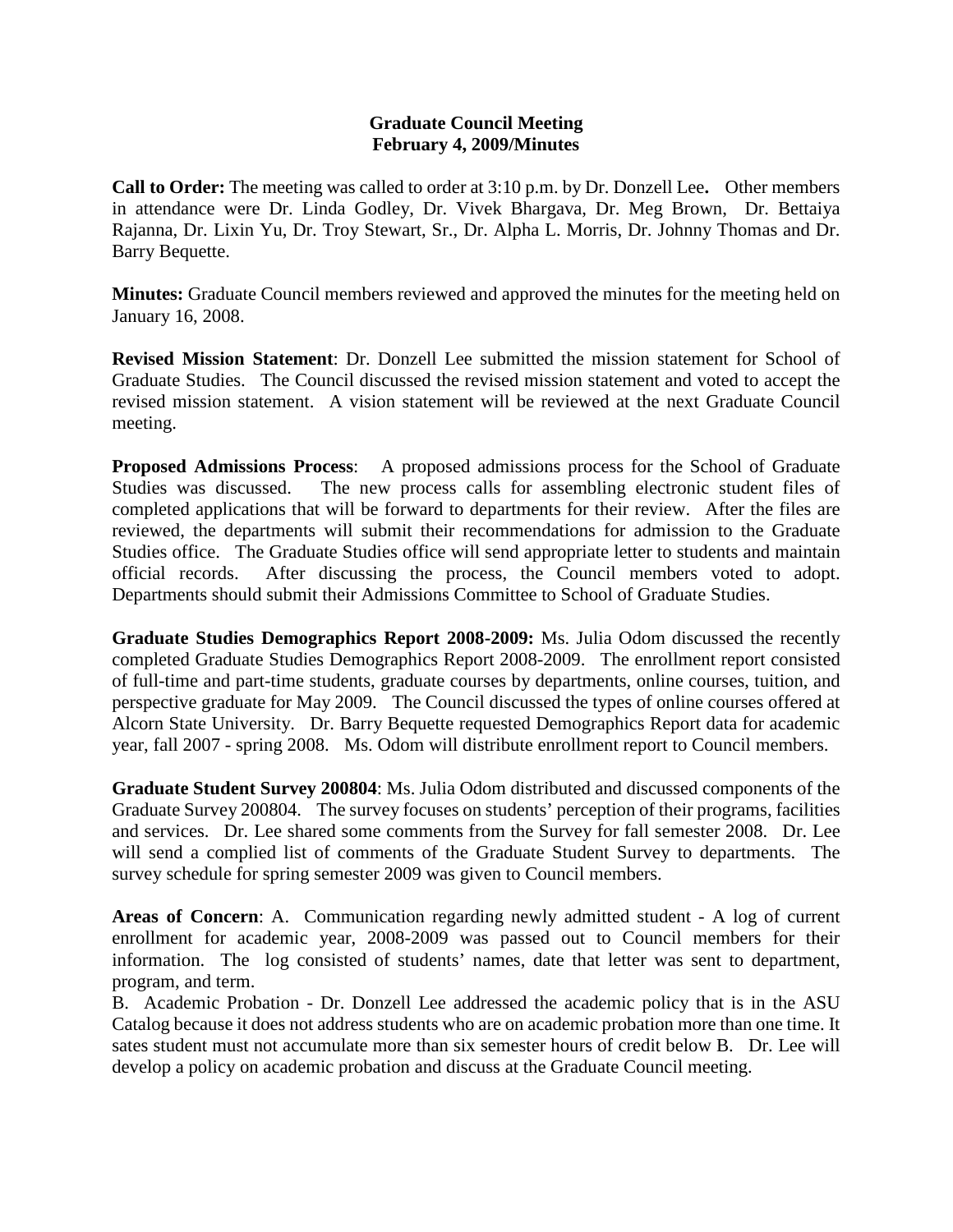C. Undergraduate Enrollment in Graduate Courses - Dr. Donzell Lee discussed undergraduate seniors enrolling in graduate courses. The undergraduate senior may enroll in three to six hours of graduate courses if course work does not exceed twelve hours and cumulative grade point average is 3.0 (B).

The meeting was adjourned at 4:16 p.m.